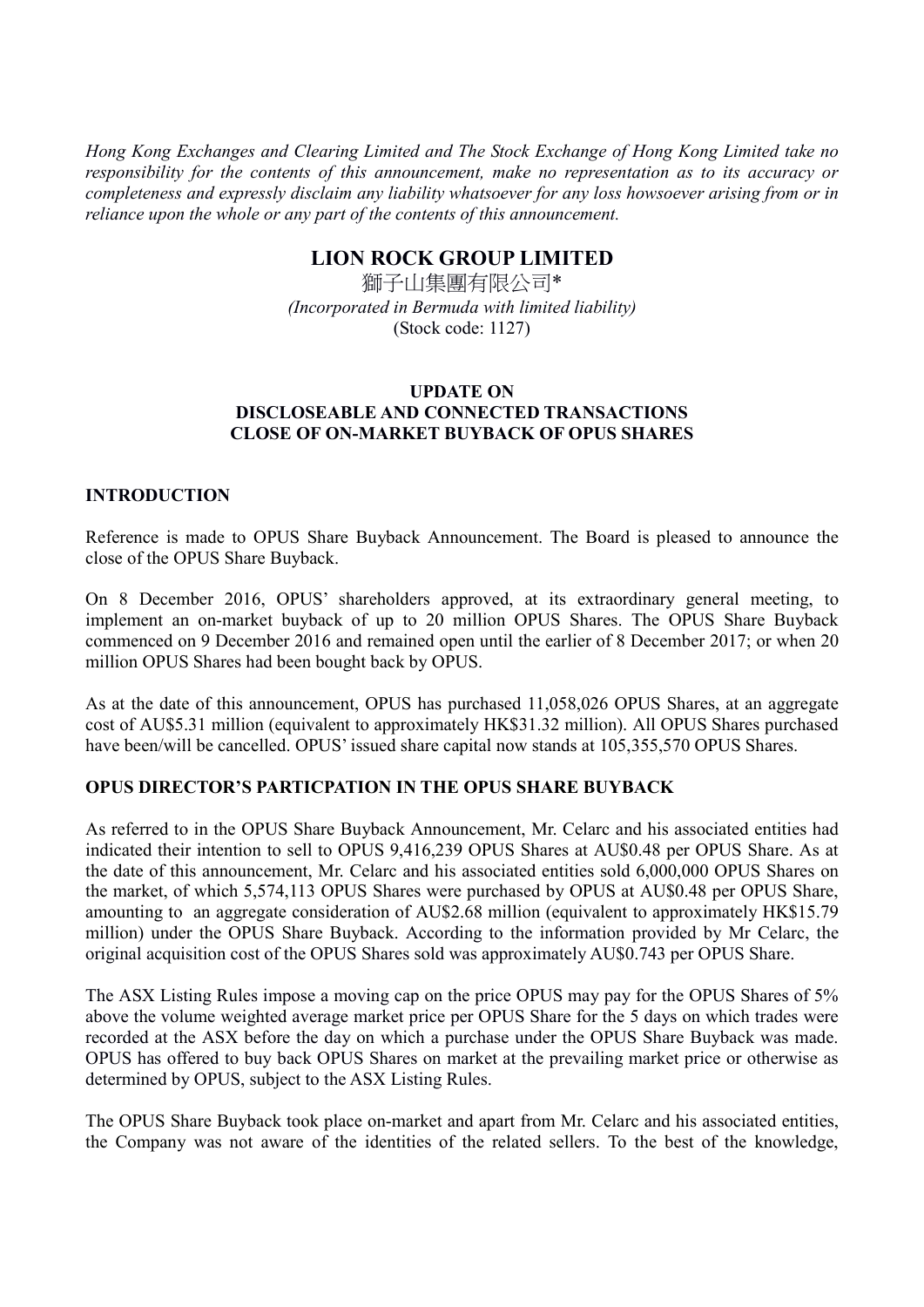information and belief of the Directors, having made all reasonable enquiries, apart from Mr. Celarc and his associated entities, no other connected person of the Company (as defined in the HK Listing Rules) participated in the OPUS Share Buyback.

#### **EFFECT OF THE OPUS SHARE BUYBACK**

Bookbuilders, an indirect wholly-owned subsidiary of the Company, held 59,657,143 OPUS Shares and the OPUS Options as at 8 December 2016, immediately before the commencement of the OPUS Share Buyback. Bookbuilders did not participate in the OPUS Share Buyback. On 2 May 2017, Bookbuilders exercised the OPUS Options in full.

Set out below are the shareholding structure of OPUS (i) as at the date of this announcement; and (ii) as at 8 December 2016, immediately before the commencement of the OPUS Share Buyback.

|                                      | As at the date of this<br>announcement |               | As at 8 December 2016,<br>immediately before the<br>commencement of the<br><b>OPUS Share Buyback</b> |               |
|--------------------------------------|----------------------------------------|---------------|------------------------------------------------------------------------------------------------------|---------------|
|                                      | <b>No. of OPUS</b>                     | $\frac{6}{9}$ | No. of OPUS                                                                                          | $\frac{6}{9}$ |
|                                      | <b>Shares held</b>                     |               | <b>Shares held</b>                                                                                   |               |
| <b>Bookbuilders</b>                  | 79,657,143                             | 75.6%         | 59,657,143                                                                                           | 61.9%         |
| Richard Celarc and his associates    | 6,334,647                              | $6.0\%$       | 12,334,647                                                                                           | 12.8%         |
| Paul Young (a non-executive          |                                        |               |                                                                                                      |               |
| director of OPUS) and his associates | 735,473                                | $0.7\%$       | 735,473                                                                                              | $0.8\%$       |
| Other public shareholders of OPUS    | 18,628,307                             | 17.7%         | 23,686,333                                                                                           | 24.5%         |
| <b>TOTAL</b>                         | 105,355,570                            | 100.0%        | 96,413,596                                                                                           | 100.0%        |

The OPUS Share Buyback was funded from OPUS' cash reserves and settled in cash. All OPUS Shares purchased have been cancelled.

The audited net profits of OPUS before and after taxation for each of the two financial years immediately preceding the date of this announcement are as follows:

|                                     | Audited Profit of OPUS      |                            |  |
|-------------------------------------|-----------------------------|----------------------------|--|
|                                     | Before taxation<br>AU\$'000 | After taxation<br>AU\$'000 |  |
| For the year ended 31 December 2015 | 9.799                       | 12,047                     |  |
| For the year ended 31 December 2016 | 18,060                      | 14.894                     |  |

The unaudited net asset value of OPUS as at 30 June 2017 was approximately AU\$35,285,000.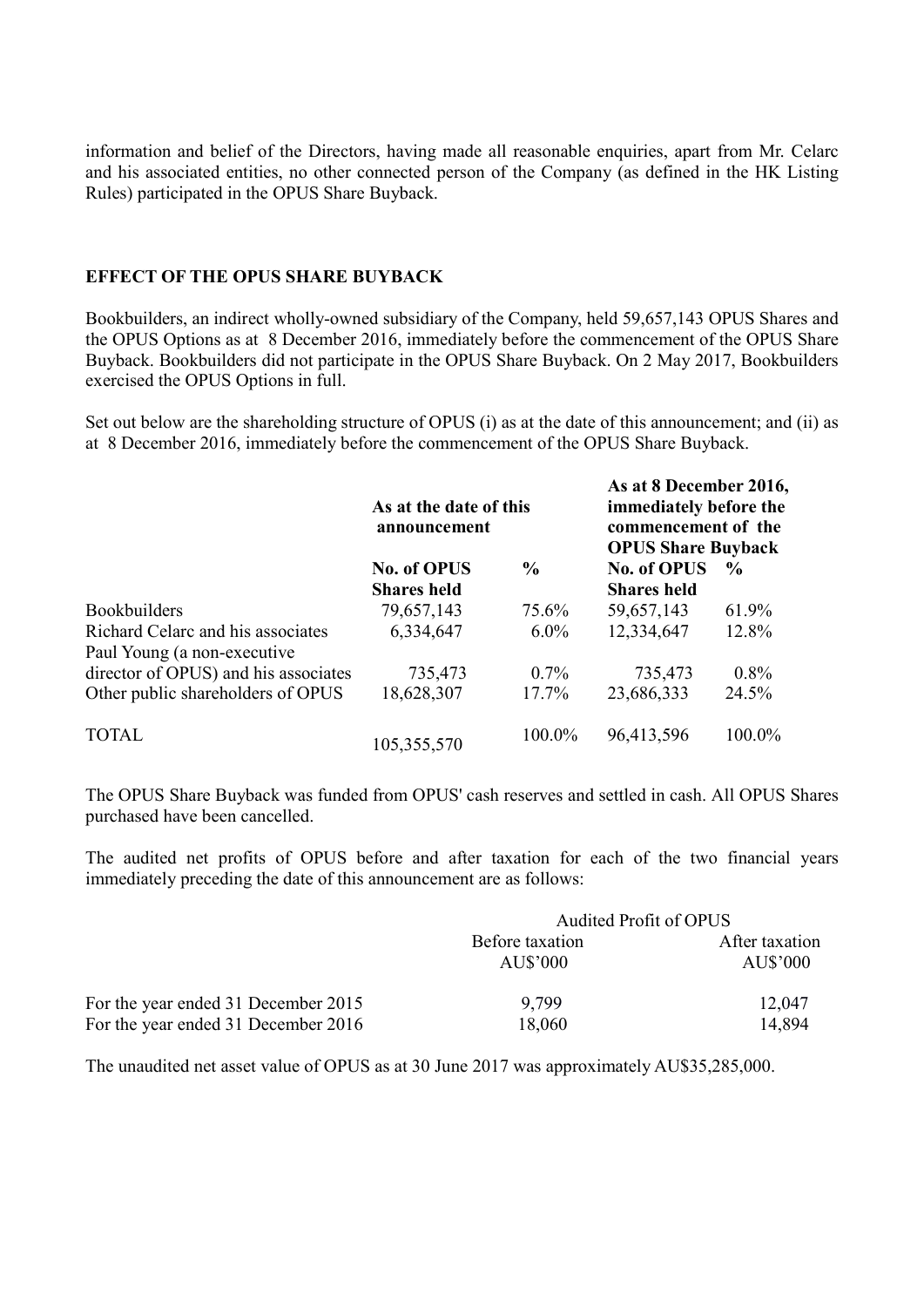## **REASONS FOR AND BENEFITS OF THE OPUS SHARE BUYBACK**

OPUS has turned around its performance since its recapitalisation in 2014. As a result of on budget operational performance, OPUS has been an important part of the Group. The OPUS Share Buyback provided a good opportunity for the Company to further increase its interest in OPUS and was an efficient use of surplus cash at OPUS. In addition, the OPUS Share Buyback provided OPUS' shareholders with the opportunity of realising their investment in OPUS.

In light of the above and since the OPUS Share Buyback was governed by the ASX Listing Rules and the acquisition price per OPUS Share was subject to the moving cap imposed by the ASX Listing Rules, the Directors (including the independent non-executive Directors) consider that the OPUS Share Buyback and the acquisition of OPUS Shares from Mr. Celarc and his associated entities are fair and reasonable, on normal commercial terms and in the interests of the Company and the shareholders of the Company as a whole.

## **LISTING RULES IMPLICATION**

As the relevant applicable percentage ratios in respect of the OPUS Share Buyback is less than 5%, the OPUS Share Buyback does not constitute a notifiable transaction of the Company under Chapter 14 of the HK Listing Rules.

As Mr. Celarc is a director of OPUS, a subsidiary of the Company, Mr. Celarc is a core connected person of the Company under the HK Listing Rules and the acquisition of 5,574,113 OPUS Shares by OPUS from Mr. Celarc and his associated entities constitutes a connected transaction of the Company under Chapter 14A of the HK Listing Rules. As each of the applicable percentage ratios is less than 5%, the acquisition of 5,574,113 OPUS Shares by OPUS is subject to reporting and announcement requirements under Chapter 14A of the HK Listing Rules but is exempt from independent shareholders' approval requirement.

To the best of the Directors' knowledge, information and belief and having made all reasonable enquiries, none of the Directors have any material interest in the acquisition of the OPUS Shares by OPUS from Mr. Celarc and his associated entities. As such, no Director has abstained from voting on the resolutions of the Board approving the acquisition of the OPUS Shares by OPUS from Mr. Celarc and his associated entities.

## **GENERAL**

The Company is principally engaged in the provision of printing services to international book publishers, trade, professional and educational publishing conglomerates and print media companies.

OPUS is a subsidiary of the Company. OPUS is a technology based printing group. OPUS employs a dynamic technology platform that allows it to produce and distribute published content to suit the timing and scale requirements of its customers. OPUS has operations in Australia.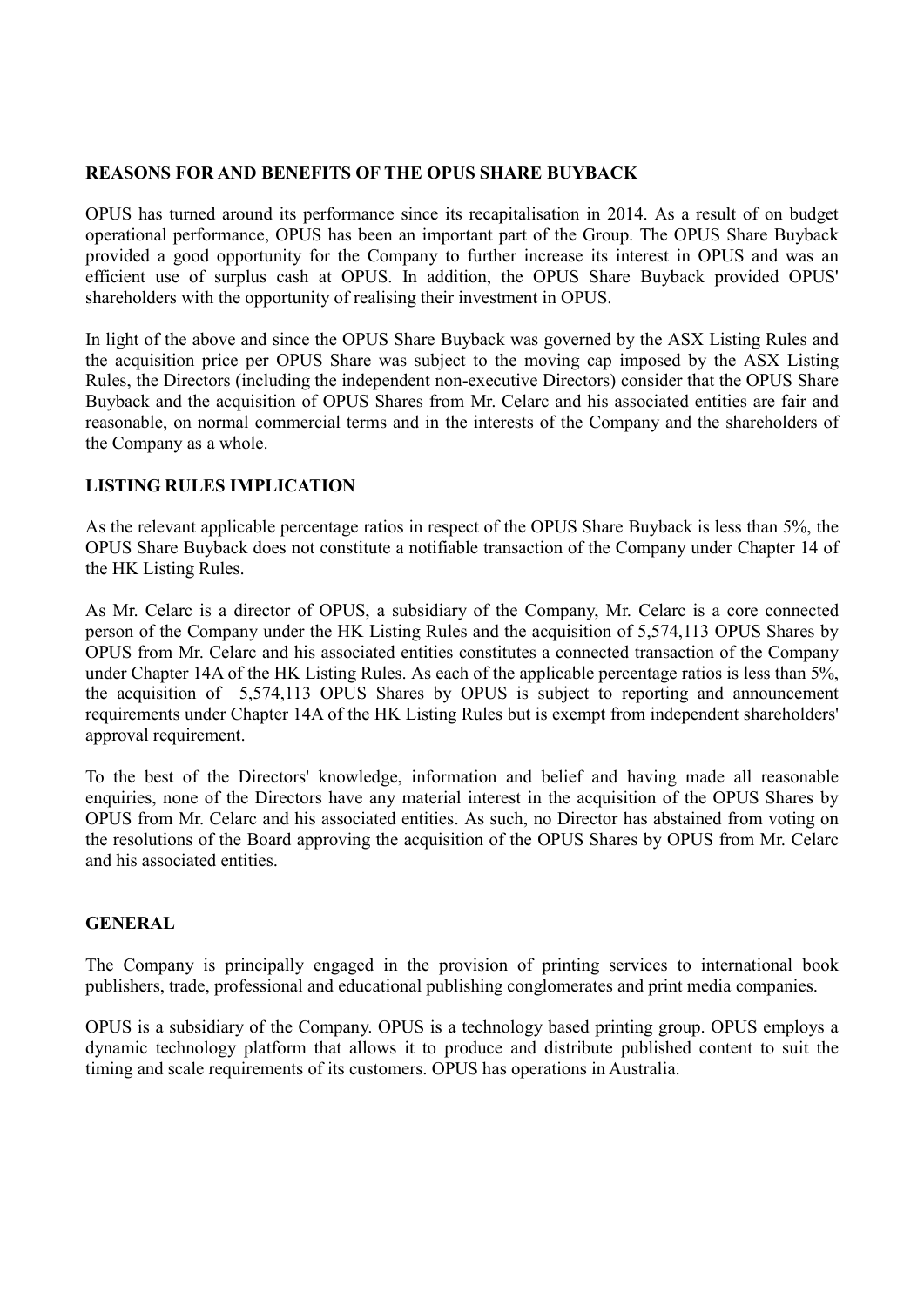# **DEFINITIONS**

In this announcement, the following expressions shall, unless the context requires otherwise, have the following meanings:

| "ASX"                 | the Australian Securities Exchange                                                                                                                                                                                  |
|-----------------------|---------------------------------------------------------------------------------------------------------------------------------------------------------------------------------------------------------------------|
| "ASX Listing Rules"   | the Rules Governing the Listing of Securities on the ASX                                                                                                                                                            |
| "AU\$"                | Australian dollar, the lawful currency of Australia                                                                                                                                                                 |
| "Board"               | the board of Directors                                                                                                                                                                                              |
| "Bookbuilders"        | Bookbuilders BVI Limited, a company incorporated in the British<br>Virgin Island with limited liability, and an indirect wholly-owned<br>subsidiary of the Company                                                  |
| "Company"             | Lion Rock Group Limited, a company incorporated in Bermuda with<br>limited liability and the issued shares of which are listed on The Stock<br>Exchange of Hong Kong Limited (Stock code: 1127)                     |
| "connected person(s)" | has the meaning ascribed thereto under the HK Listing Rules                                                                                                                                                         |
| "Director(s)"         | the director(s) of the Company                                                                                                                                                                                      |
| "Group"               | the Company and its subsidiaries                                                                                                                                                                                    |
| "HK\$"                | Hong Kong dollars, the lawful currency of Hong Kong                                                                                                                                                                 |
| "HK Listing Rules"    | the Rules Governing the Listing of Securities on The Stock Exchange<br>of Hong Kong Limited                                                                                                                         |
| "Hong Kong"           | the Hong Kong Special Administrative Region of the People's<br>Republic of China                                                                                                                                    |
| "Mr. Celarc"          | Mr. Richard Celarc, a director of OPUS, together with his associated<br>entities are currently interested in 6,334,647 OPUS Shares<br>(representing approximately 6.0% of OPUS' total issued share capital).        |
| "OPUS"                | OPUS Group Limited, a company incorporated in Australia with<br>limited liability, whose shares are listed on the Australian Securities<br>Exchange (stock code : OPG) and an indirect subsidiary of the<br>Company |